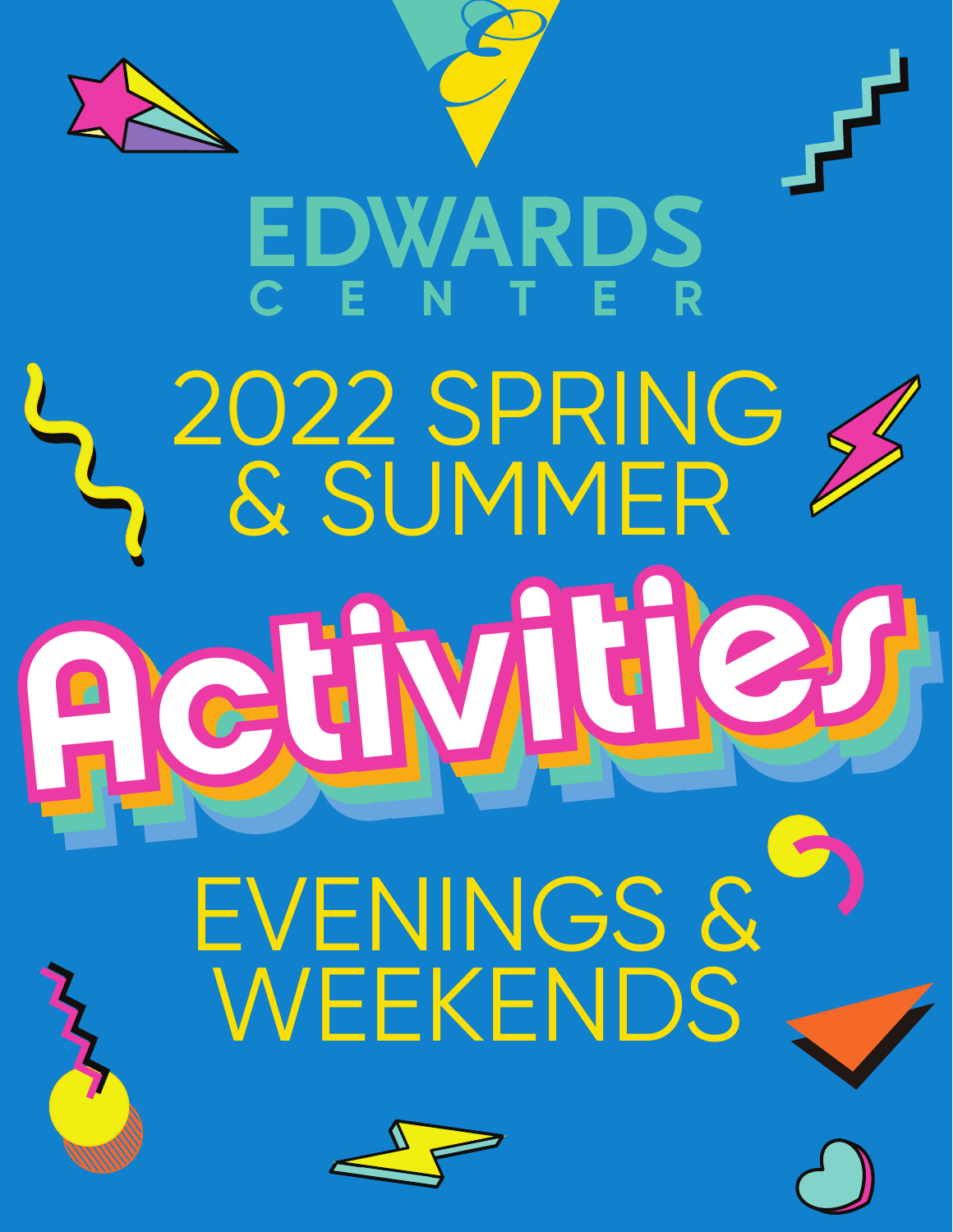**Welcome to Edwards 2022 Spring & Summer, Evening & Weekends Activities Opportunities**

**Registration is limited to Edwards Participants & Residents.**

# **INSTRUCTIONS**

- **1. REVIEW CLASSES**
- **2. COMPLETE REGISTRATION Registration is required for EACH participant!!**
- **3. LIMITED ENROLLMENT Classes are Limited Enrollment - you will be notified via email that you have been enrolled in the class. Classes will be filled on a "first-come" basis.**
- **4. BRING PAYMENT If class requires a payment, please bring payment to event.**
- **4. ENROLLMENT DEADLINE June 1, 2022 No Exceptions.**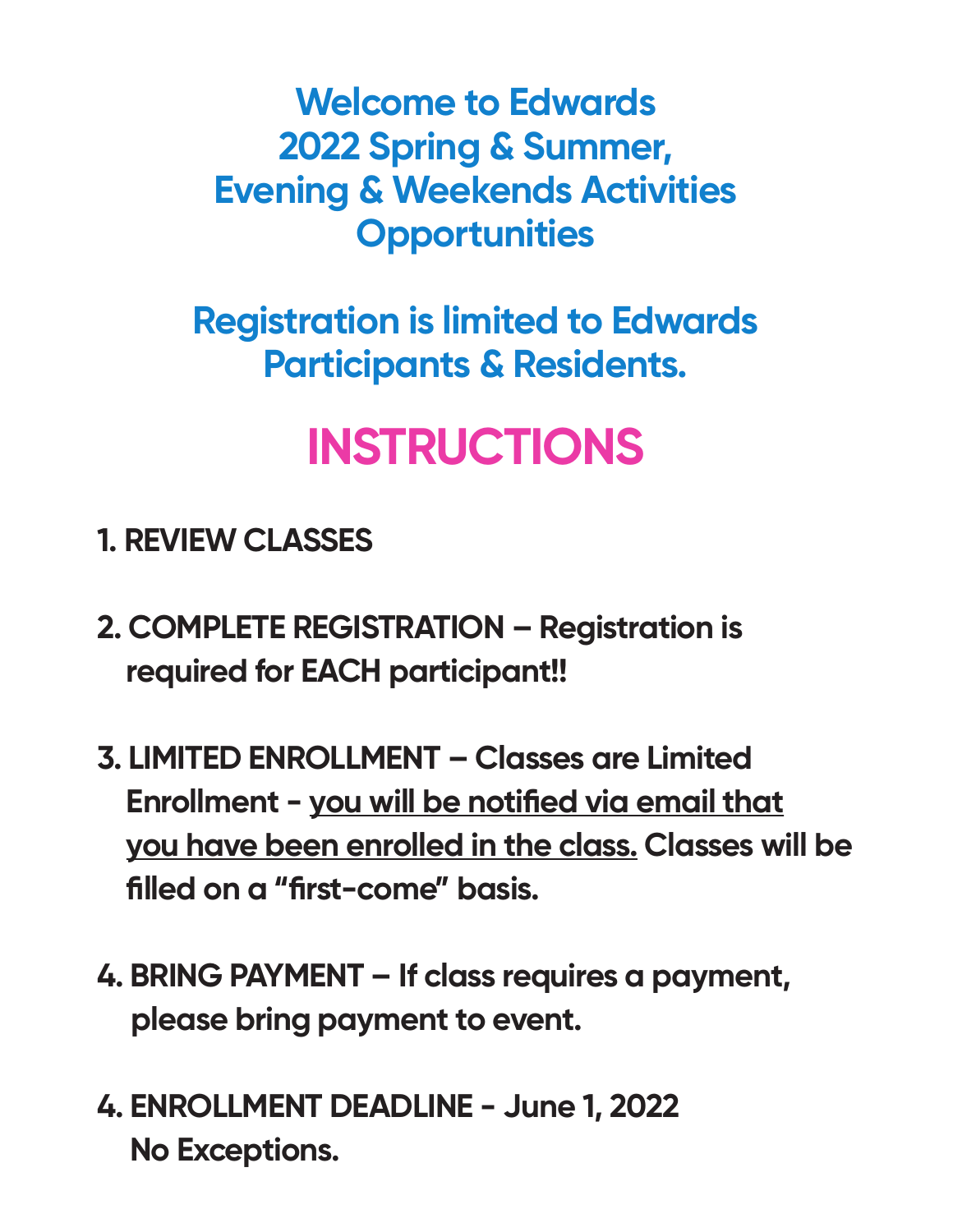## **Clam Digging and Chowder Dinner**

with Staff Jeff Tondreau and team. Free | Limited Enrollment | **REGISTRATION REQUIRED**



Join us on one of two dates as we travel to Garibaldi to clam dig. This activity is for those who can walk over some rocks and on the Sandy beach. We will go rain or shine. **ACTIVITY FULL**

**Thursday, May 19** 7:00 am to 4:00 pm leaving from the Aloha Community Center

**Friday, May 20** 7:00 am to 4:00 pm leaving from the Milwaukie EMC

**Friday, June 3** 5:00-7:00 pm Chowder Dinner at Aloha Community Center where we will eat our catch!

#### **Get Movin' with Hannah**

Free | All Are Welcome Aloha Community Center



Staff member, Hannah Rockwood, promises to break the Covid blues with some fun movement and exercise on **Mondays and Wednesday afternoons 3:00-4:00 pm** at the Aloha Community Center. Come spend an hour having fun while moving.

#### **First Class, Monday, June 6 at 3:00 pm**

#### **Grief Release Workshop**

Free | Limited Enrollment | **REGISTRATION REQUIRED Tuesdays, July 5, 12, 19 and 26** (series registration is for all dates) Aloha Community Center at 3:00 pm

Jean Edwards will lead this four part grief release class. Using art as an expression, we will make a grief booklet as we walk the path of grief. Have you lost a friend or family member and need some help adjusting? This class will help you with your grief.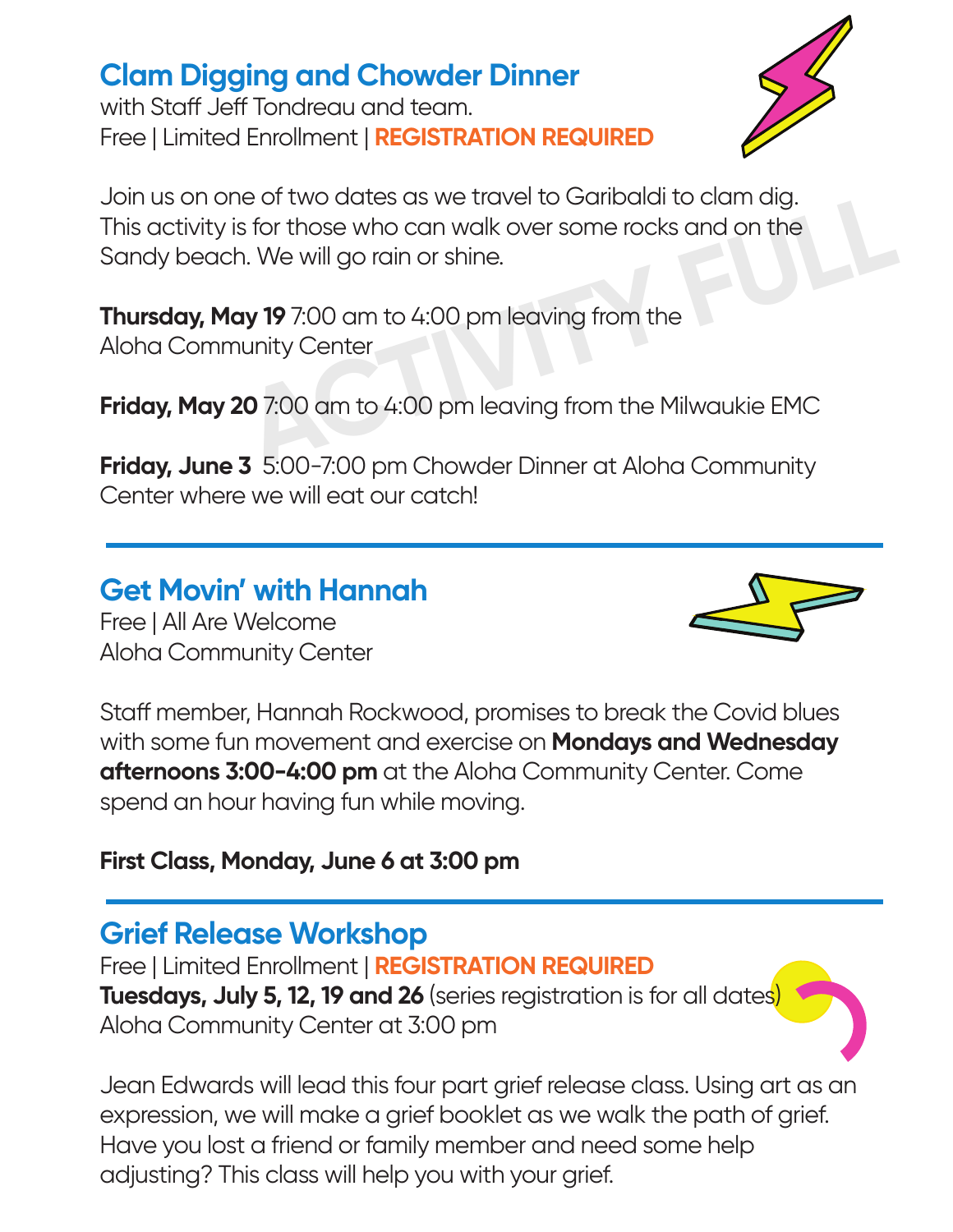# **Girls Night IN**

Cost \$10 | Limited Enrollment | **REGISTRATION REQUIRED**

**June 11 to 12** 4:00 pm Friday to 10:00 Saturday Aloha Community Center

Stephanie Clough, Victoria Wilson and Nicol Owens promise an evening of fun and Pampering. We will provide makeup, facials and nail kits.

Games, prizes, photo booth and snacks.

Bring your pillows, blankets and mattress to sleep with!

Alcohol free mimosa and pizza will be served for dinner.

Pink heart shaped pancakes; eggs and sausage will be served for  $break$ fast with tea/coffee.

# **Guys Night OUT**

Cost of Dinner \$20 (or cost of your dinner) | Limited Enrollment | **REGISTRATION REQUIRED**

Sign up for one of the following days (limited to 6 participants each session) **June 10 July 22 August 26** Starting at 5:00 pm Meet at the Aloha Community Center

Join Tom Duong for a guy's night out. Have dinner at a local restaurant and come back to the Community Center for pool, air hockey and guy talk.



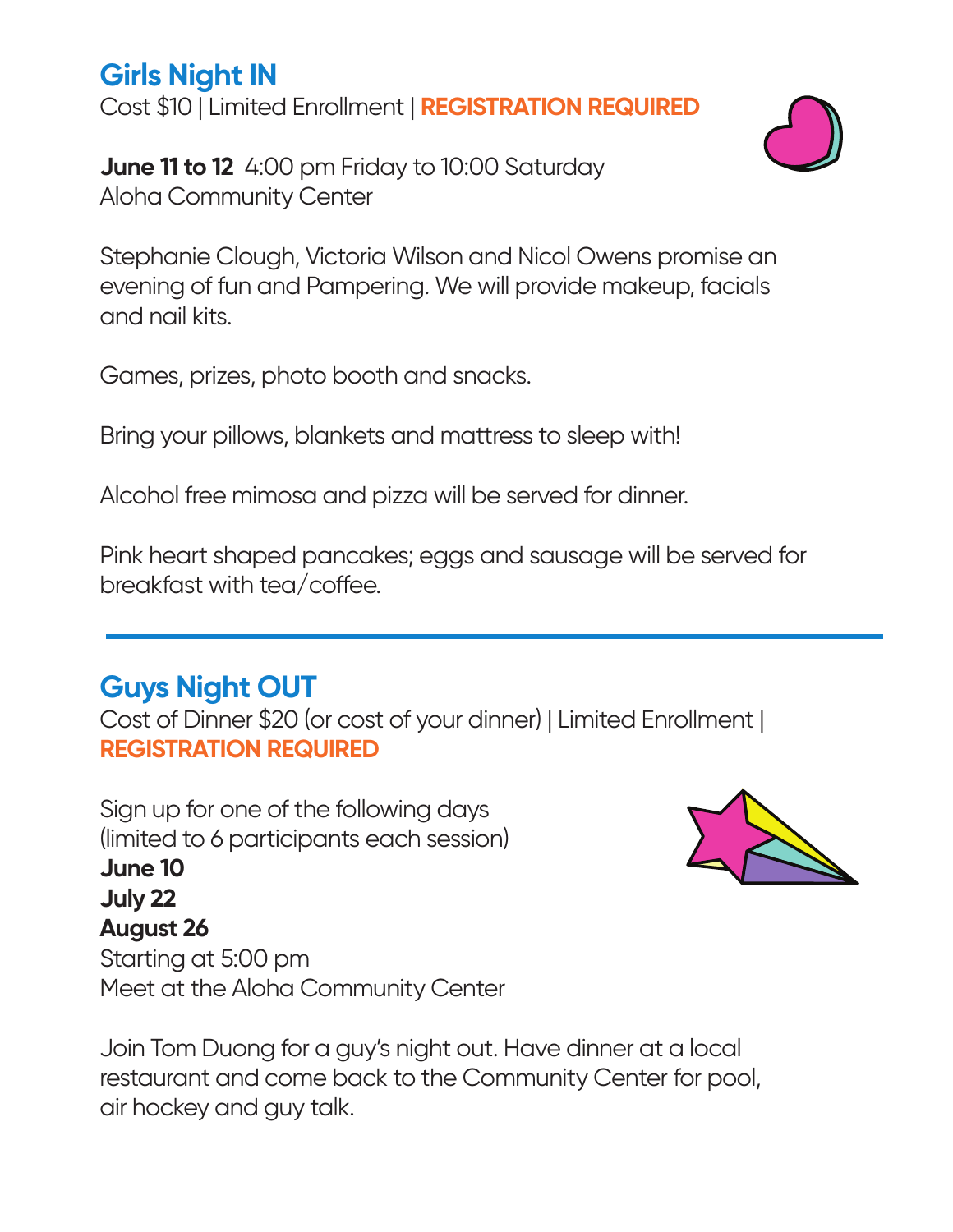## **Plastic Canvas Art**

Cost \$10 | Limited Enrollment | **REGISTRATION REQUIRED**

#### **Session One | June 7 th and June 9th** 3:00- 5:00

Aloha Community Center

#### **Session Two | July 12 and July 14th** 3:00- 5:00

ECM

Amy Boyd will help you take this wonderful art media to help you make a project that might include making coasters, tissue box covers, cover for a picture frame or a desk set. Sign up for one session (meets two times)

# **Saturday Art Academy**

Free | Limited Enrollment | **REGISTRATION REQUIRED** Aloha Community Center



**June 4** - Intuitive Watercolor- letting the paint take you on a journey. Instead of forcing an idea letting the water do the work for you.

**June 11** - Mixed Media Collage has multiple design layers, each made from a different medium. An artist can use any medium he or she wishes, but paper, pencil, marker, and pen are often used in a mixed media collage.

**June 18** - Landscape with Acrylics- Do you see what I see?

**June 25** - Painting with Yarn- Adapted Mexican Yarn Art-Nierikas (pronounced Near-eeka) are traditional yarn paintings made by the Huichol people.